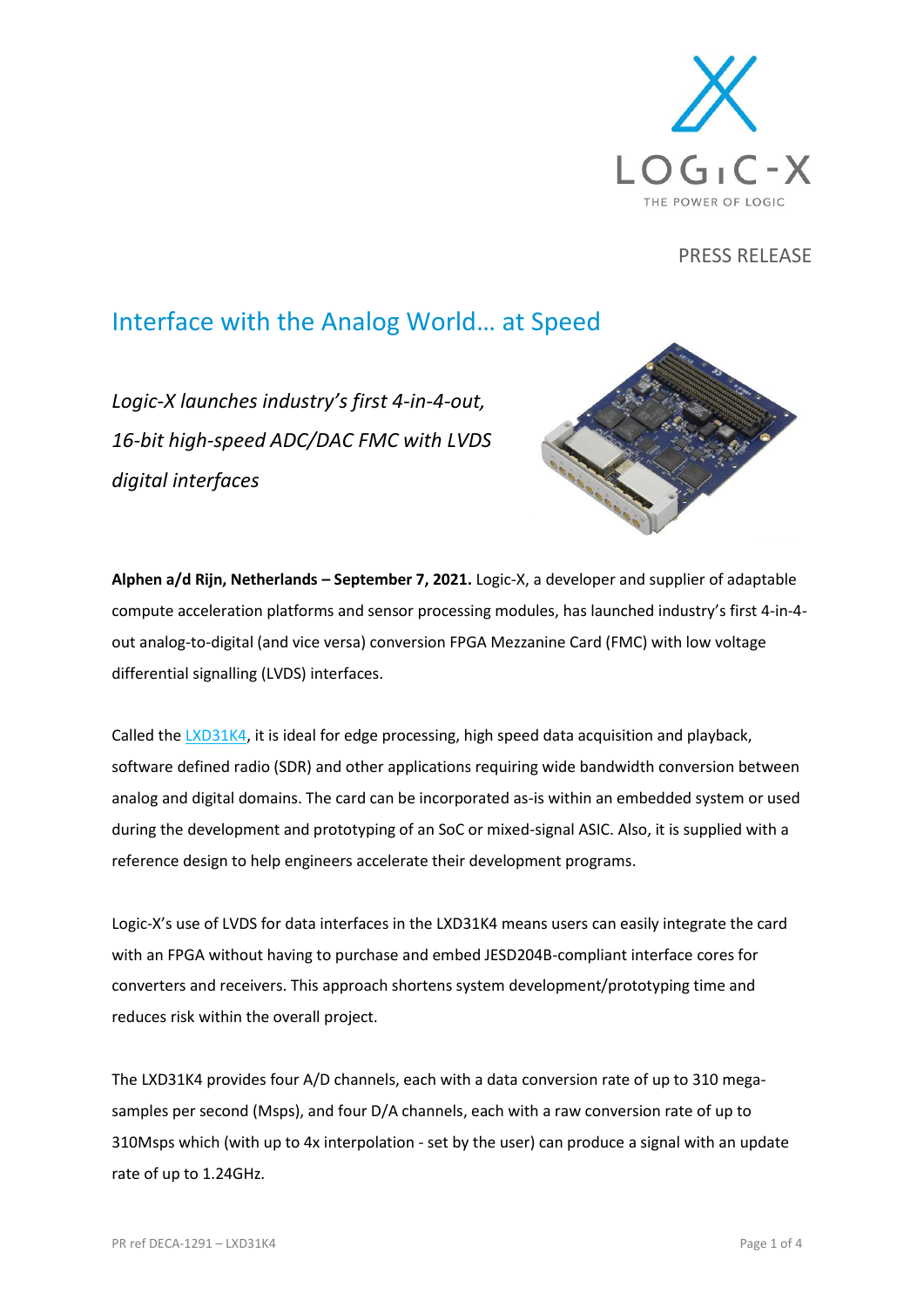All eight channels have 16-bit accuracy and deliver best-in-class signal-to-noise (SNR) performance. Also, the board is available with either a DC or an AC coupled front end which determines the bandwidth an input channel can accept as well as the bandwidth the card can produce on an output channel.

"With recent advances in machine learning and artificial intelligence there is an increasing need for high bandwidth edge processing," comments Erik Barhorst, Managing Director of Logic-X. "Moreover, multiple input and multiple output channels are required at the 'edge' in most cases, and we have launched the LXD31K4 in direct response to market demand."

Barhorst, who is also the LXD31K4's chief architect, goes on to say the new card was very much designed with engineers in mind. The LVDS pin-out is, for example, configured such that it will work on most 'partial implementations' of the high pin count connectors on Xilinx development boards as well as Logic-X's FPGA FMC carrier boards.

A 2-in-2-out version of Logic-X's latest FMC is also available. Called the [LXD31K2,](https://www.logic-x.eu/LXD31K2) it too boasts 16-bit resolution, utilises LVDS and can be ordered with a DC or AC front end. Other options for both the LXD31K4 and the LXD31K2 are temperature range (0 to 85°C standard or -40 to 85°C industrial) and uncoated or coated (with a MIL-I-46058-C conformal coating).

The reference design supplied with the LXD31K4 (and the LXD31K2) comprises a Vivado IP integrator project and IP cores that can be controlled from a software application over ethernet or PCI Express (PCIe) plus detailed documentation.

The LXD31K4 and LXD31K2 are both sampling now with volume availability predicted for Q4 2021.

MAIN ENDS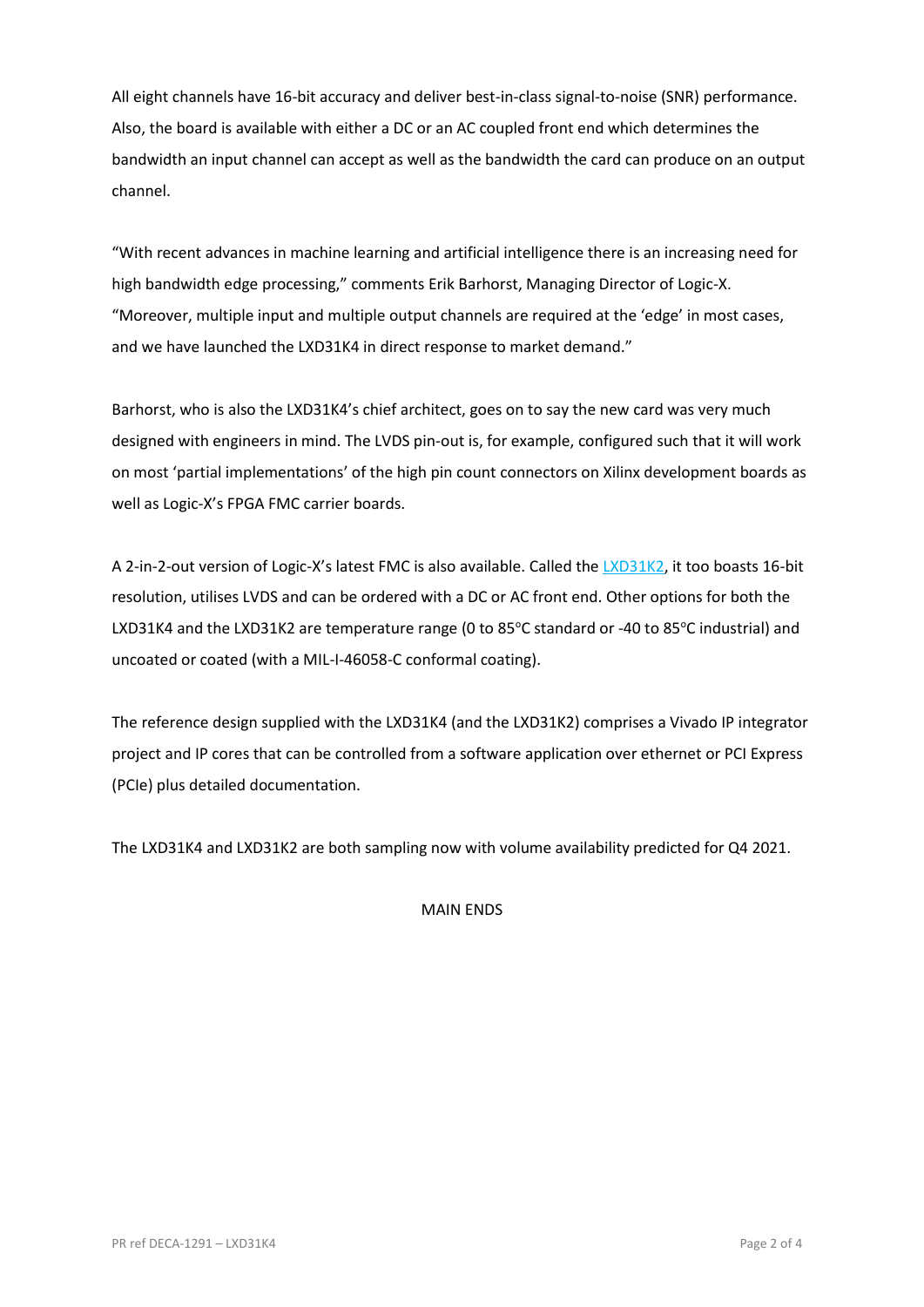

*Logic-X has launched industry's first 16-bit, high-speed 4-in-4-out analog-to-digital and digital-toanalog conversion FMC with LVDS interfaces.*



*Above, a block diagram of the LXD31K4's architecture.*

## NOTES TO EDITORS

## **About Logic-X**

Founded in 2018 and based in Europe, Logic-X develops, manufactures and markets a comprehensive range of high-performance adaptable compute acceleration platforms (ACAPs) and sensor processing modules designed to solve the challenges of complex embedded and edge processing requirements.